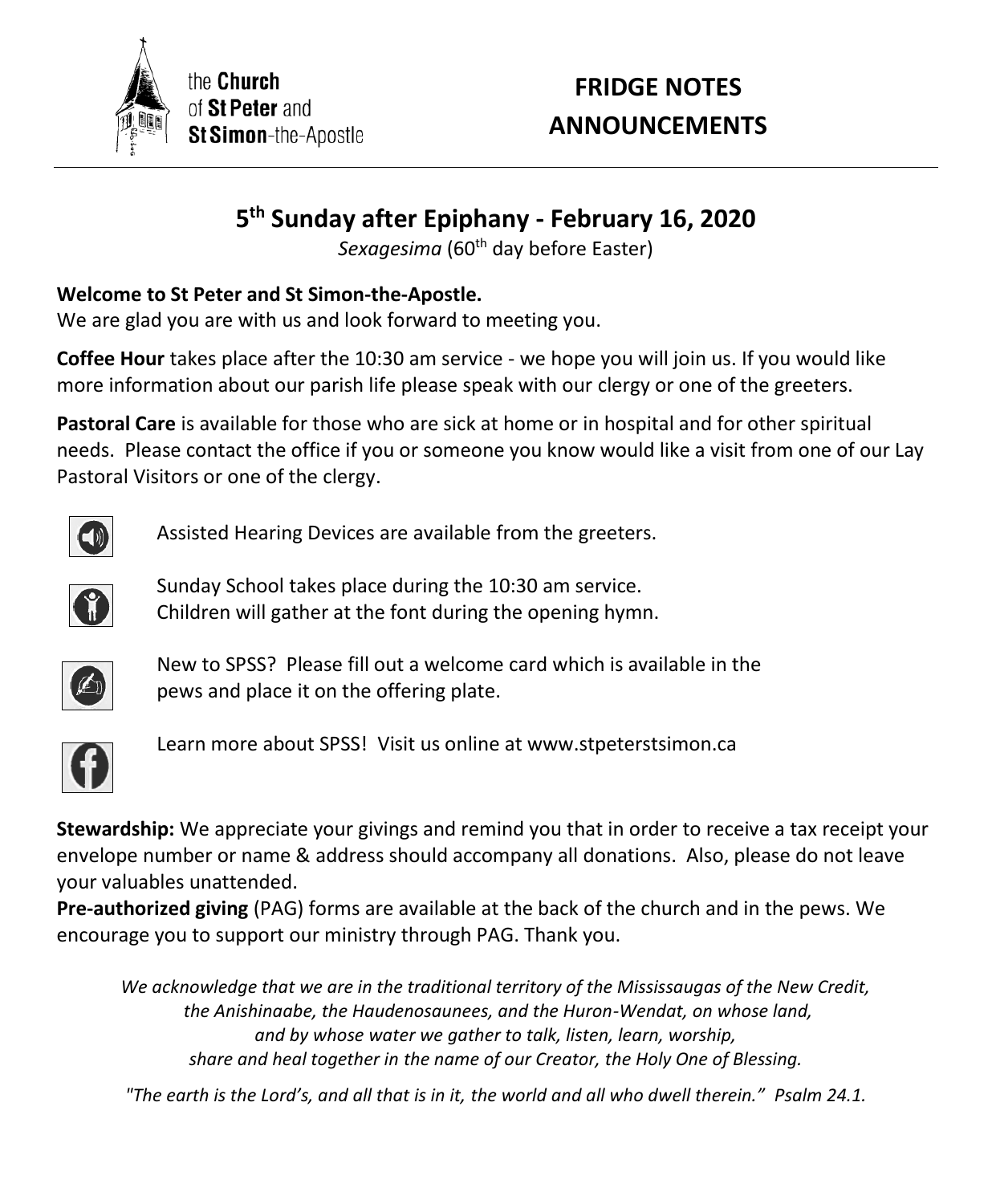#### **ANNOUNCEMENTS**

## **Celebrating Black History**

Today we welcome guest preacher Sileen Phillips, our Church School Coordinator. Please join us in the Parish Hall after the service for a special coffee hour featuring great food and a display honouring Black History Month.

**Altar Flowers** If you would like to dedicate flowers for the altar please speak with Barbara Towe.

**The deadline** for submissions to *Fridge Notes* is Thursday at noon each week.

## **Looking Ahead…**

**The Annual Vestry Meeting** of the parish will take place on **Sunday, February 23, 2020** immediately following the 10:30 am Choral Eucharist. A light lunch will be served. Committee and group reports must be submitted to the parish office by Monday, February 10**th** in order to be included in the Vestry Report.

## **Ash Wednesday Children's Discovery Day at St James' Cathedral** February  $26^{th}$ , 9.00 am - 3.30 pm

#### Theme: *The Way of Love: Practices for Following Jesus*

Children and youth between the ages of 6 and 14 from across the diocese are invited to join this day of exploration, learning and fun as we explore seven essential practices to help us follow Jesus through Lent and life: Turn, Learn, Pray, Worship, Bless, God, and Rest – and we will enjoy time together in our Cathedral.

> Cost: \$5 To register please see the Cathedral website. For more information speak with Fr Geoff.

#### **Ash Wednesday at SPSS - February 26th**

- Holy Eucharist with Imposition of Ashes at 11:00 am.
- Choral Eucharist with Imposition of Ashes at 7:00 pm.

**Refugee Committee Meeting – Sunday, March 15<sup>th</sup> at 12.15 pm.** 

#### **Ordination of the Reverend Michael Perry to the Sacred Order of Priests**

Feast of the Annunciation - Wednesday, March 25, 2020 at 7.00 pm. Reception to follow. *Celebrant -* The Rt Rev'd Kevin Robertson *Preacher* - The Rev'd Canon Dr David Neelands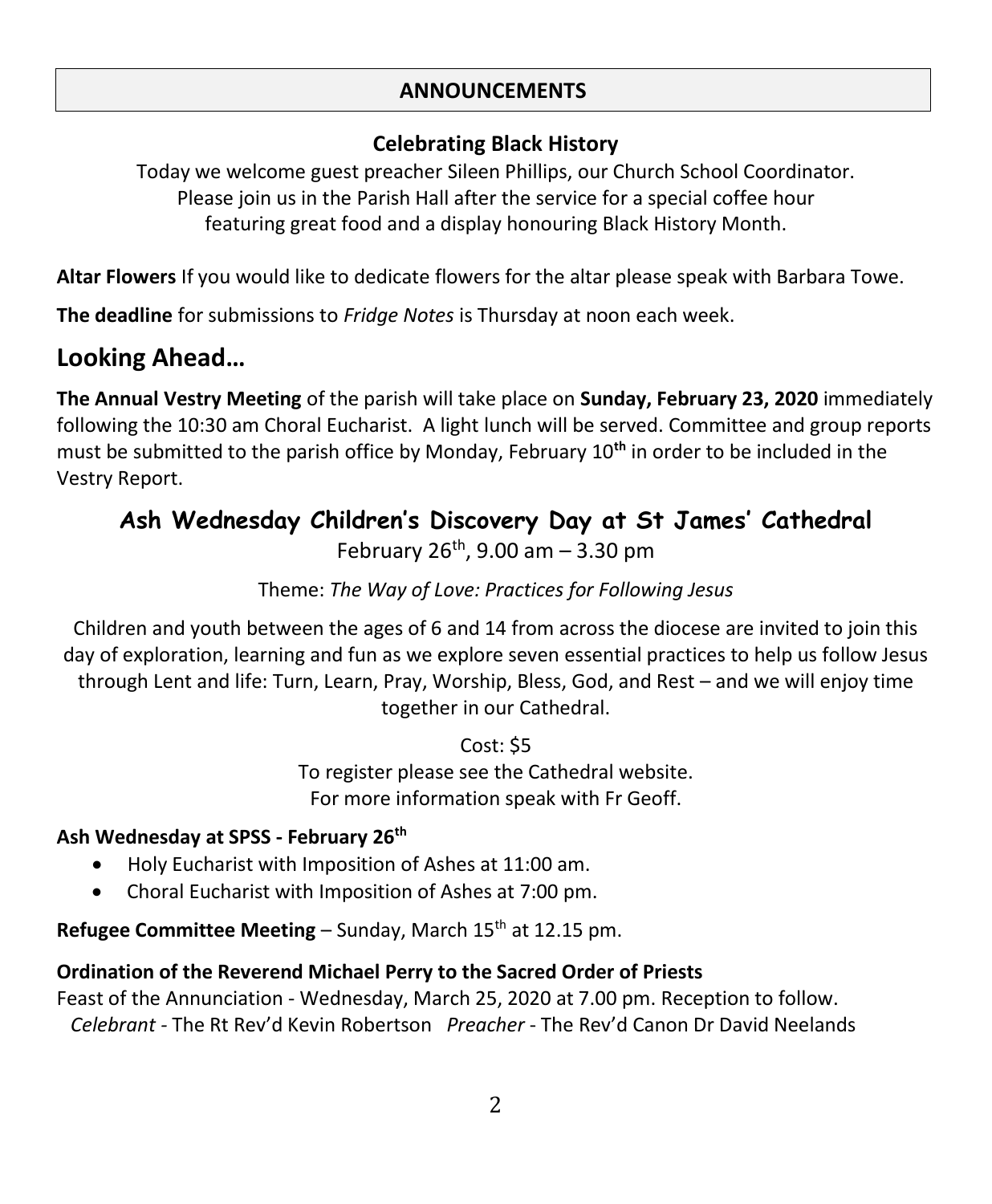## **2020 Supporting Parish Leaders Workshop in York-Scarborough Saturday, March 28th 9.00 am – 12.00 noon At St Andrew's, Scarborough (Victoria Park south of the 401)**

Thank you to all who taking on a leadership position in your parish. In order to help you navigate your new role we are holding a "Supporting Parish Leaders Workshop" to provide you with information and resources to help you feel confident in your lay ministry.

This **half-day workshop** aims to meet the following objectives:

- review parish governance on key areas of knowledge expected of Churchwardens and Parish Leaders.
- increase understanding and overall comfort level to support parish leaders in their positions.
- provide opportunities to connect first-time attendees with experienced lay leaders.
- meet and network with key Diocesan staff to learn when and how to access resources as required.
- provide time for networking of attendees.
- answer questions that participants might have.

This year's features include:

- **Three Portfolio Sessions** on Finance, Property, and Human Resources
- **Structured Breaks** allowing for networking opportunities
- **Calling Cards** participants will be encouraged to bring their business card or fill in a blank calling card at the meeting to hand out. The idea behind this is to create a buddy system and informal "phone a friend" mentorship opportunities.

We are asking that parishes send leadership team members whether they are new to their position or not and regardless of whether they may have attended past workshops. This includes churchwardens, deputy churchwardens, treasurers, and parish administrators.

#### **FOR REGISTRATION PLEASE GO TO THE DIOCESAN WEBSITE www.toronto.anglican.ca**

### **CHRISTIAN EDUCATION & FORMATION**

#### **"In the Beginning": A Study of the Book of Genesis**

Join us as we read through and discuss the great narratives of Genesis including the Creation accounts, Noah and the Flood, Abraham, and the epic story of Jacob and Joseph. Led by Fr Geoff and Ian Corlett. **Tuesday, February 18, 25, March 3, 10, 17, 24, 31**

• **6.15 pm** Light Supper (Pot-Luck)/**7.00 pm** Study/**8.30 pm** Compline.